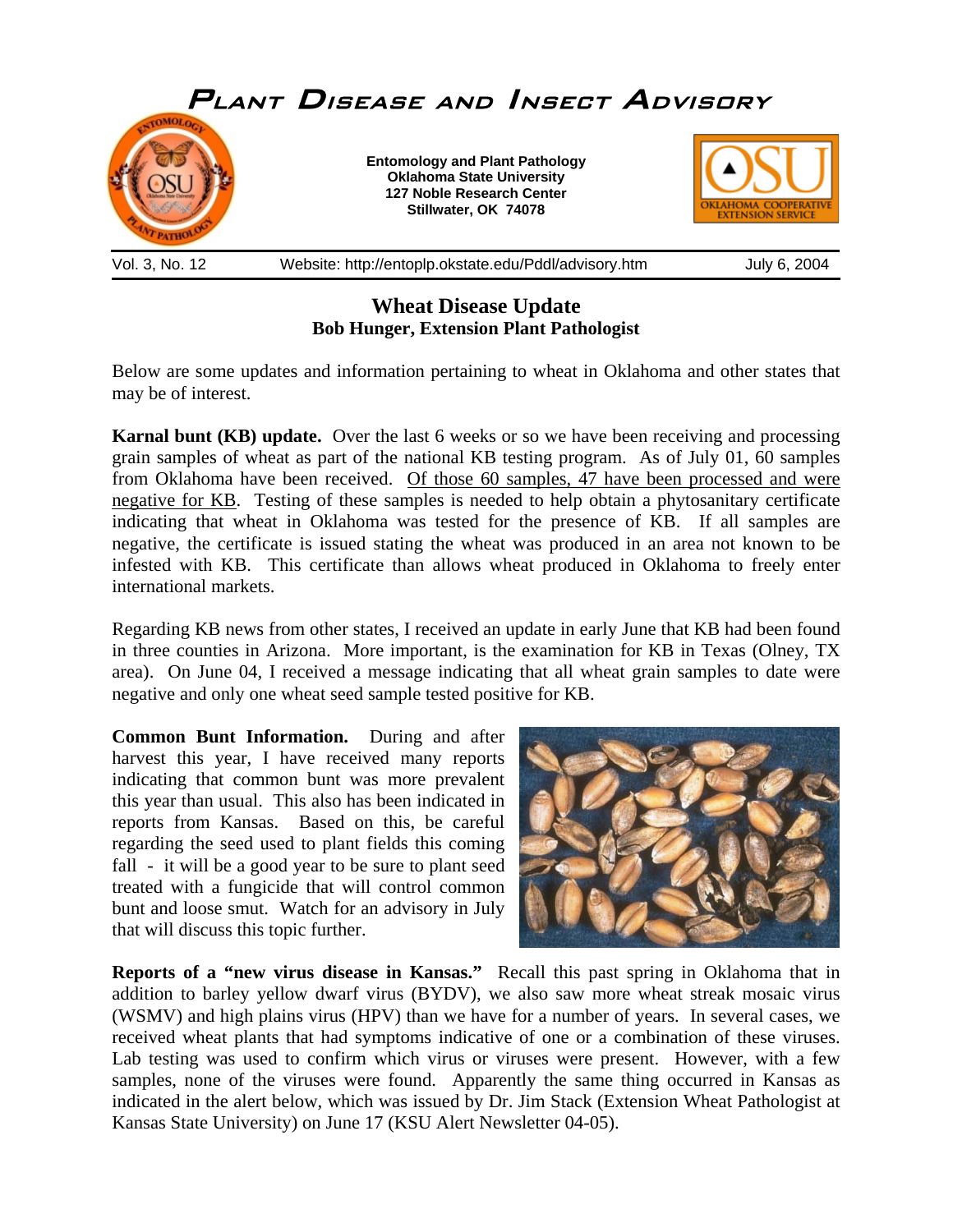"Over the last two weeks there were reports in the media (newspapers and radio) on the occurrence of a "new" virus in the Kansas wheat crop. Symptomatic plants appeared to be doubly infected with Wheat Streak Mosaic Virus and Barley Yellow Dwarf Virus. However, when assayed they tested negative against antisera for both viruses as well as any of the six viruses for which we routinely screen (WSMV, BYDV-PAV, WYMV-spindle streak, SBWMV, AWStMV, and High Plains Virus). Dallas Seifers at KSU (Hays) has been working on this and using molecular techniques has determined that the "new" virus is a variant of the High Plains Virus. We had several fields test positive for HPV using the standard antisera we've used for the last few years. It appears that more than one strain was prevalent this year. Whether or not this strain will be present next year cannot be predicted at this point. It is not unusual for variants of pathogens to become prevalent in one year and then not be found for many subsequent years. Variations in the weather can select for different strains of pathogens based on their temperature tolerance. This may explain the occurrence of the variant of HPV this year. I'll keep you posted as we learn more about this new strain of HPV."

This helps to explain what we saw in Oklahoma with some of these samples that appeared to have symptoms of BYDV, WSMV, and/or HPV, but tested negative for all three viruses by laboratory tests. I'll keep you informed as I here more information from Kansas.



 $\overline{a}$ 

## Fall Webworms are Active **Tom A. Royer, Extension Entomologist**

First generation fall webworms have become very noticeable in Oklahoma during the last few weeks. This pest occurs every year, but heavy infestations occur irregularly. These insects have been hatching since early June, and will continue to visibly build their webs through mid-late July. In my opinion, we have the potential for a very heavy second generation infestation, based upon the abundance of this first generation.

Fall webworms overwinter as pupae and emerge as adult moths in late April through May. A female moth can lay up to 500 eggs which are deposited in masses on the underside of leaves. Larvae hatch in early June and immediately begin to form a silken tent, in which

they feed for about 40 to 50 days. All larvae within a single web are from the same female. The larva can vary in color, but usually have two rows of black spots down their back and are sparsely covered with long white hairs. There are two races, a brown-headed, and black-headed race that occur. While there are two generations per year, it may appear that there are more generations because the brown-headed and black-headed race may occur in staggered times. Their preferred hosts in Oklahoma are pecan and persimmon, but the can feed on nearly 90 different species of trees, including sweetgum, various fruit trees, cottonwood, hickory, and black walnut.